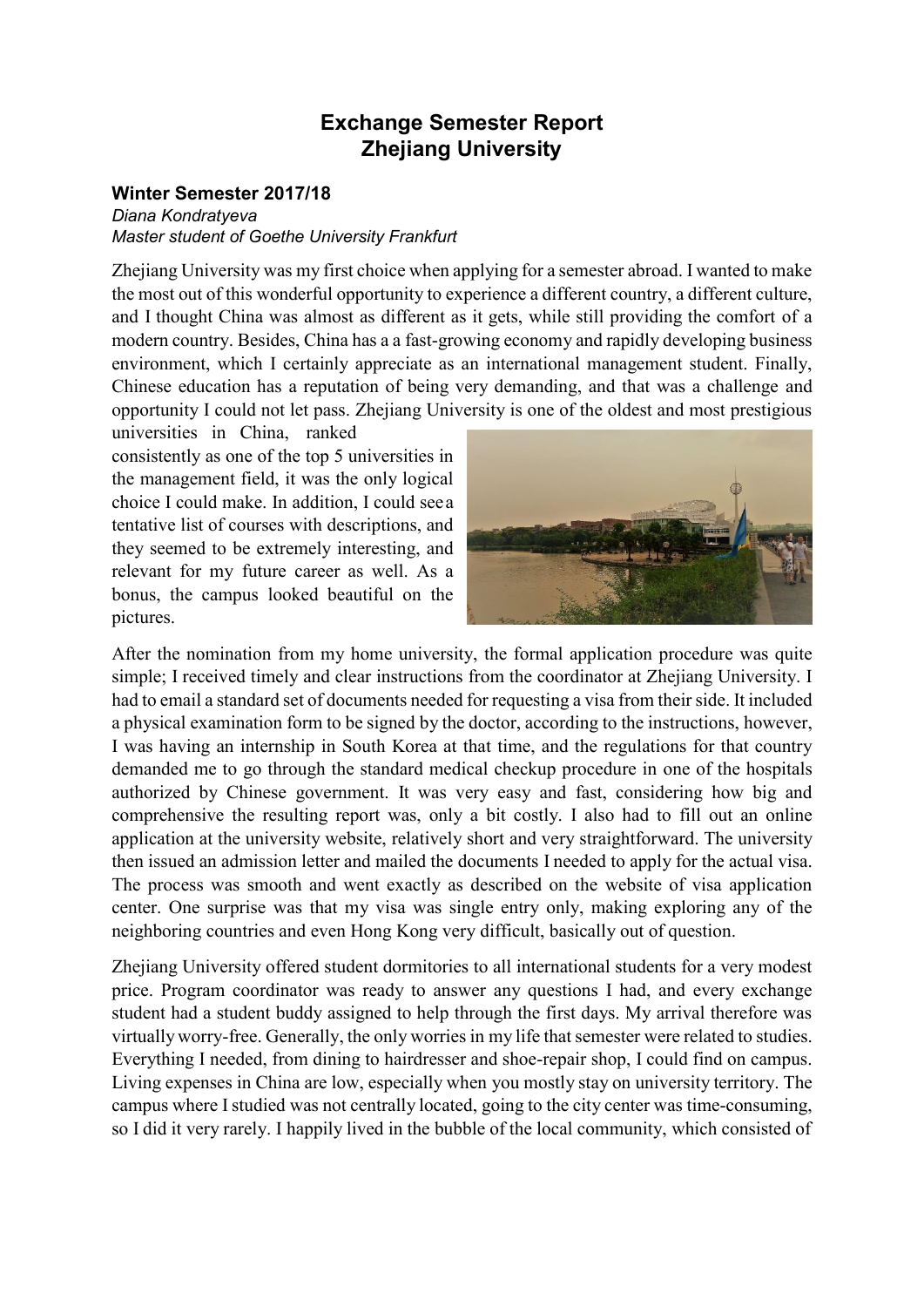

international students and Chinese personnel. In general, foreign and domestic students did not spend much time together, with the rare exception of a lucky match with a buddy who then becomes a friend. There is a language barrier as well as lifestyle differences, we do not have fun in the same way. However, there are so many international students from both exchange and degree programs living together that there is no feeling of isolation.

As a country and culture, China was very much the way I imagined. All the things people who never want to go back there tell are absolutely true, but they did not bother me much. There were no traditions or customs I would have to get used to in my daily life, except the ultimate convenience of using a phone app to pay for everything. At the university, I could see the culture was different, but I just witnessed it, watched interactions between students and professors being very different from those in Europe. I was not expected to act the same way, I could relax and observe.

The campus really is as nice as the pictures show. Hangzhou, the city where it is located, has a very beautiful historical center, a perfect harmony of nature and architecture, a very peaceful place. The climate turned out to be warm, similar to Southern Europe. The mild weather of September and October was perfect for enjoying the sites and the scenery. The vibrant Shanghai is only an hour away by train (it used to take me more time to get to the train station than from there to Shanghai). I did not travel that much, but of course visited Beijing and had a short lovely vacation on Hainan island.



My study schedule allowed more travelling than that. I did not have classes every day of the week and the workload was not crushing. Even though attendance was a part of the grade for all courses, it was only taken on three of the regular Master classes I had. I liked that the final grade for the course always considered at least attendance in addition to the final exam or essay, and usually included some homework, tests and/or presentations. It allowed to track the progress and left room for improvement if one of the tasks was not performed as well as it could be.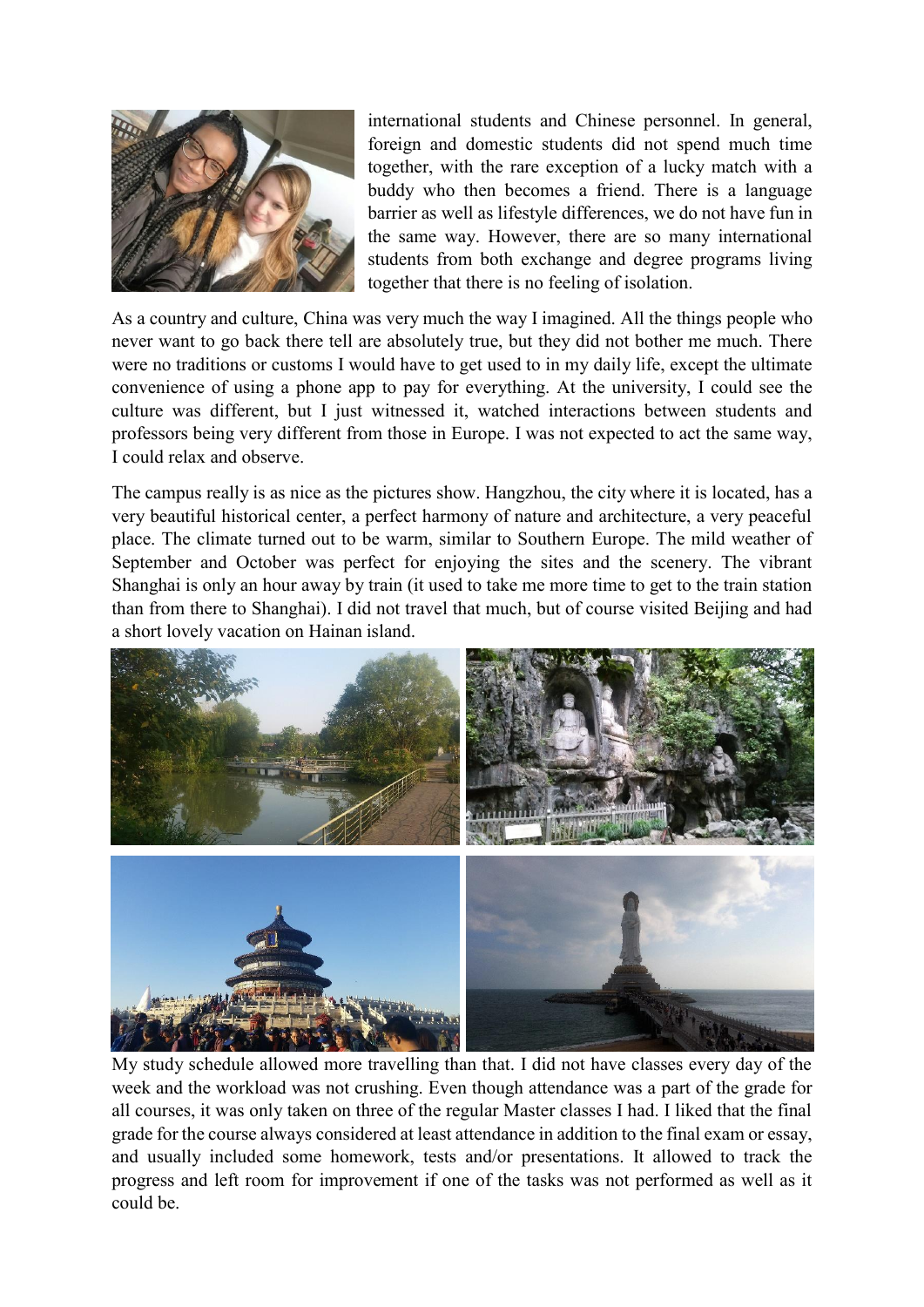Many of my expectations for classes in China were not met. I am glad that was the case for some of them, and disappointed about the other. I did not have to sacrifice my social life, leisure time or sleep to get good grades, that definitely was a good thing. Some courses did require significant self-study efforts, which is only fair. On the other hand, almost none of the classes were as captivating as their



curriculum led me to believe. I have to say, the percentage of truly good teachers among professors seemed to be lower than that of my previous universities. In some cases, the English skills could be at fault: not the language per se, all instructors were easy enough to understand, but sometimes very hard to follow, as their lack of confidence robbed the lectures of any tone or pace variations, even logical links sometimes, and the interaction with students was quite poor as questions obviously stressed them out. In other cases, the professor just was not a good teacher or presenter. The outstanding exceptions were MBA courses. MBA classes I took totally exceeded all expectations. The lecturers were amazing, great public speakers, very experienced and engaging.

### R Language and Data Analysis

This course introduced students to R language and how it can be used to analyze and present data. Serves a good starting point, knowledge acquired there is relevant for further data science classes, academic research and professional career in some business areas.

#### Intermediate Econometrics

This course covered all the same topics Istudied in Fundamentals of Econometrics of my home university, but was a lot more practice-oriented. It did not explain the econometric theory very well, but was a great way to familiarize oneself with STATA.

#### Data Mining

This was a truly challenging yet captivating course. It introduces various data mining techniques with real life business examples.

#### Human Resource Management

This PhD course discussed development of HRM over the last century through academic papers and business reports, focusing mainly on the current transition into the digital era.

#### Technology and Innovation Strategy

The professor presented numerous case studies, demonstrating the role of technological innovation in business and strategic decisions that led companies to rise with innovation or fail to keep up with it.

#### Logistics and Supply Chain Management

Students were introduced to logistics and SCM theory and terminology, highly relevant for career in logistics.

#### Operations Management

This PhD course described various aspects of production and service operations, especially those where specific theories and quantitative methods can be used.